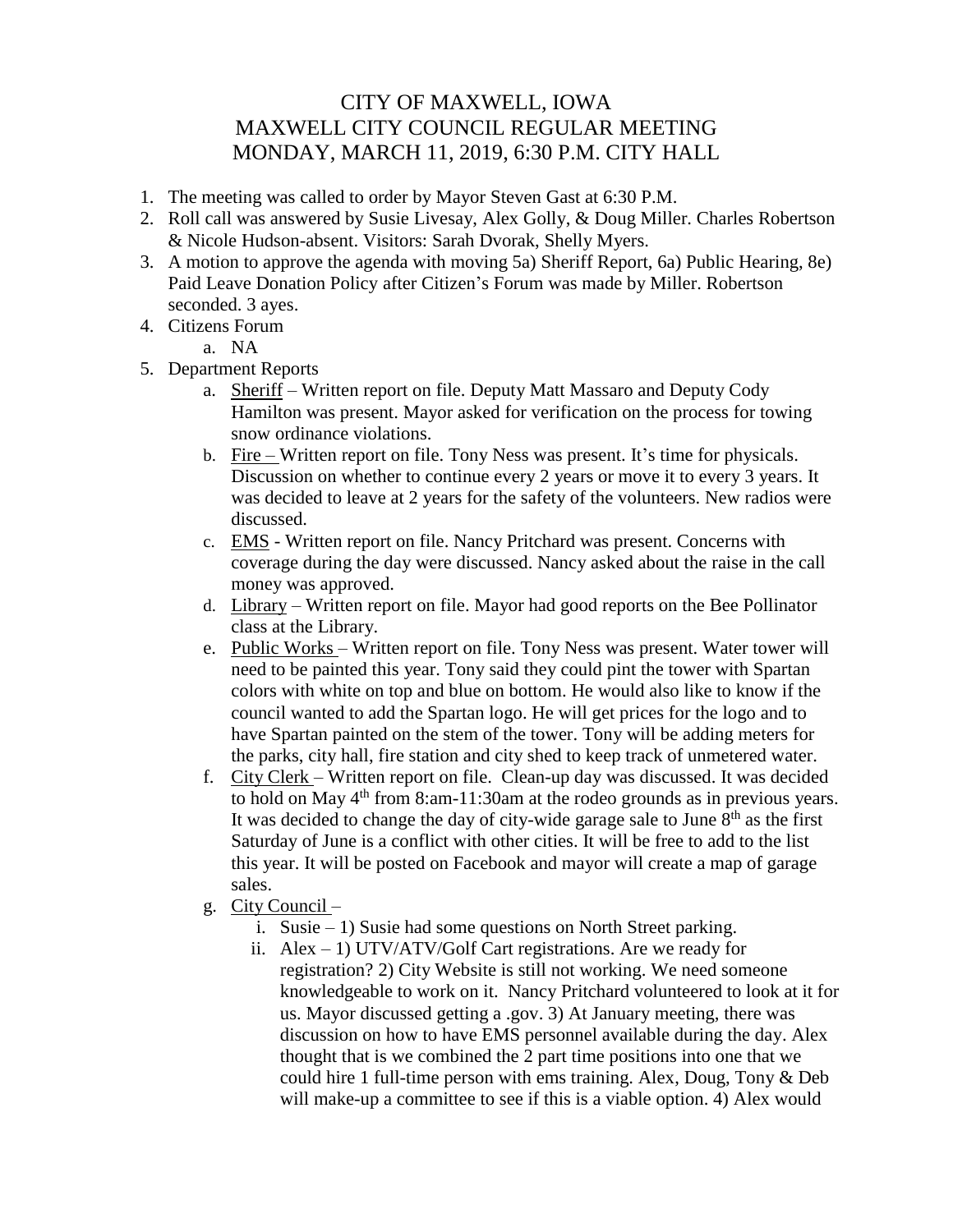like someone in city hall to take responsibility of the city's Facebook page instead of council members and the mayor.

- iii. Doug 1) Doug would like to have some talks for the public to educate them on the upcoming sewer project and the cost.
- iv. Steve 1) Steve presented a new ordinance to define household pets. It will be on next months agenda. 2) Cost of Scope for 5<sup>th</sup> Street Storm Sewer Improvements with a cost of \$34,400 will be on next month agenda. 3) Scott Oakes is talking about a small project with duplexes and a couple of houses. City will need to look at money for road entrances for that project.

## 6. Public Hearings

- a. Ordinance amending Chapter 55 Animal Protection and Control Section Livestock 55.05 Livestock. Golly moved to open the public hearing on an Ordinance amending Chapter 55 Animal Protection and Control Section Livestock 55.05 Livestock. Miller seconded. 3 ayes. No public. Livesay moved to close the public hearing on an Ordinance amending Chapter 55 Animal Protection and Control Section Livestock 55.05 Livestock. Seconded by Golly. 3 ayes. Miller moved to table the ordinance until the April meeting. Golly seconded. 2 ayes, 1 nay- Livesay.
- b. Resolution Approving Fiscal Year Budget 2019-2020. Golly moved to open public hearing for the 2019/2020 budget. Livesay seconded. 3 ayes. No Public. Golly moved to close public hearing for the 2019/2020 budget. Miller seconded. 3 ayes. Miller moved to accept Resolution 2019-04 A Resolution Approving Fiscal Year Budget 2019-2020. Golly seconded. 3 ayes.
- 7. Old Business
	- a. Resolution Adopting the Updated City of Maxwell Employee Handbook. Changes were made in defining overtime, paid-time off, section for donated time off was added, the words sick time was changed to PTO. Golly moved to approve Resolution 2019-05 A Resolution Adopting the Updated City of Maxwell Employee Handbook. Miller seconded. 3 ayes.

## 8. New Business

- a. Parking Violation Appeals Two appeals were received.
	- i. Tanner Davis- Ticket was for parking in no parking zone. There were no signs posting that there was no parking on the southside of the street, the council will be discussing on whether to continue to have both sides of street as no parking or change the ordinance. Miller moved to waive the parking and to direct the staff not to right tickets for no parking violation until it can be further discussed. Livesay seconded. 3 ayes.
	- ii. Thomas Behle Ticket was given for snow ordinance violation on both truck and trailer. Since the snow ordinance was posted in newsletter, on Facebook, on the city sign and was sent out on the emergency posting, the council felt that there was plenty of warning. Golly moved not to waive the sign as there was adequate public notice. Miller seconded. 3 ayes.
- b. Booster Club Request for Donations Sarah Dvorak presented signs that the Booster Club would like to erect at the city's entrances. They would say Spartans State Champions with a separate sign stating the sport and year that the championship was won. They would like to get the to donate toward the signs.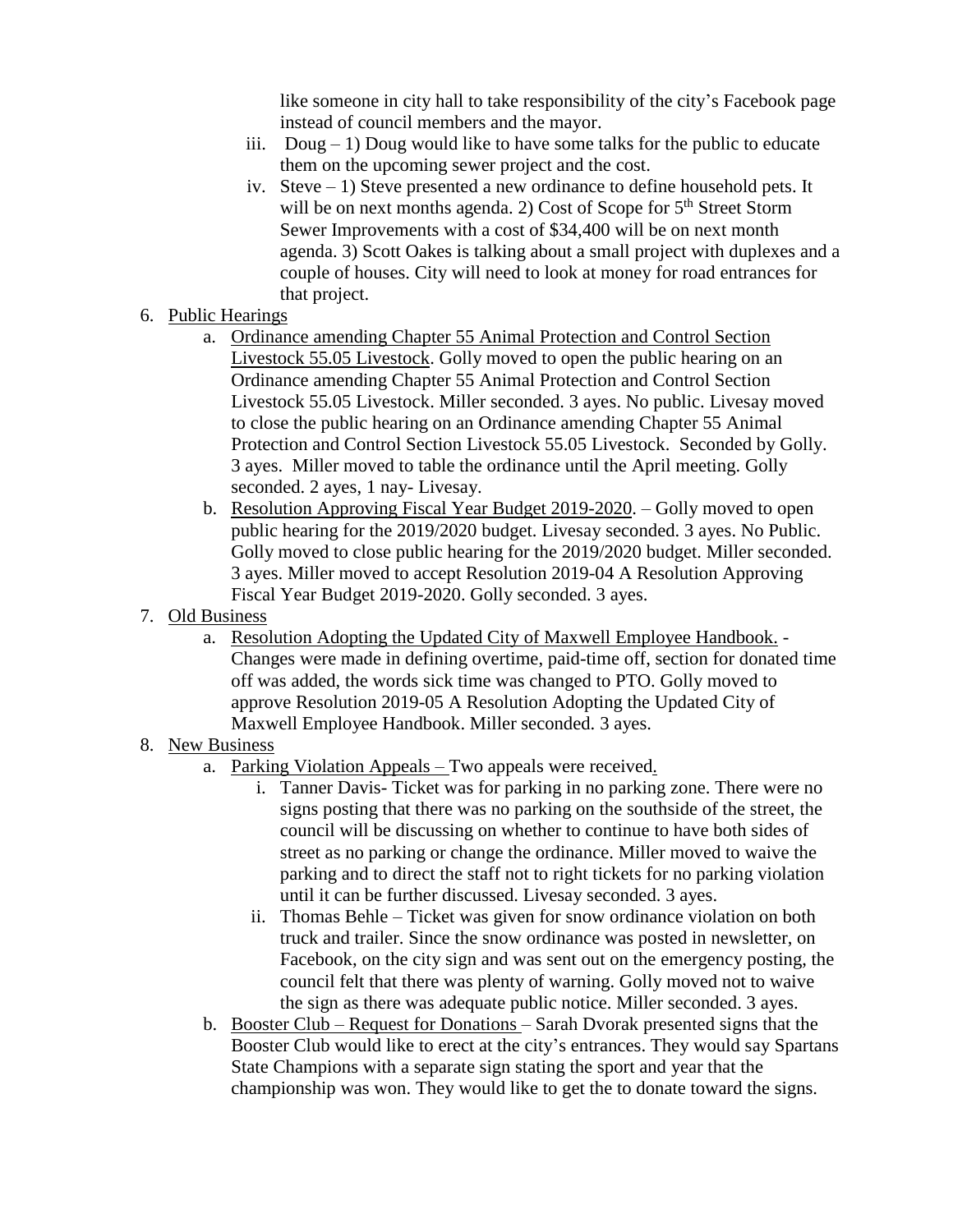Doug moved to pay for half of the 3 signs pending approval from DOT for the 2 signs along HWY 210. Golly seconded/ 3 ayes.

- c. Scope of Services for Baldwin Street Rehabilitation Project Snyders presented a scope of services for the Baldwin Street Rehabilitation Project. This would give us plans and cost for new street and possibly curb& gutter. The cost of the scope of work is \$24,000. Golly moved to approve the mayor to sign the scope of services for Baldwin Street Rehabilitation Project. Miller seconded. 3ayes.
- d. Scope of Services for Maxwell WWTP Improvements for the City of Maxwell, Iowa. – This scope of services is the next step to the sewer lagoon project. This scope of work will follow from final plans though construction. Miller moved to approve the mayor to sign the Scope of Services for Maxwell WWTP Improvements. Golly seconded. 3 ayes.
- e. Betterment Award Nominations Two nominations were submitted for the Betterment Award. The nominations were Pat Smith and Sharon Adams and Ian McCullen. Golly moved to recognize Pat Smith and Sharon Adams for the 2018 Betterment Award and send Ian McCullen an official letter of appreciation for all the work he has done for the community. Miller seconded. 3 ayes.
- f. Approval for City Cost-Share Participation in Story County Dust Suppression Contracts –. Livesay moved to offer to pay for half of the dust control to the residents that live in the city limits that living along gravel roads. Miller seconded. 3 ayes.
- g. Storage Unit Contract Alex mentioned getting a shipping container and put it on a slab to use as a storage container instead of renting a storage unit. The idea will be researched for next year. Golly moved to rent a storage unit. Miller seconded. 3 ayes.
- 9. Consent Agenda
- **1)** Miller moved to accept the February 11, 2019 minutes and bills. Livesay seconded. 3 ayes. Golly abstained on minutes.
- **2)** Bills presented were as follows:

| <b>VENDOR</b>                       | <b>REFERENCE</b>                 | <b>AMOUNT</b> |
|-------------------------------------|----------------------------------|---------------|
| AFLAC                               | AFLAC CANCER                     | 252.48        |
| <b>ALLIANT ENERGY</b>               | <b>MONTHLY UTILITY BILL</b>      | 5,455.96      |
| <b>BADGER METER</b>                 | WATER METER CELLULAR READS       | 333.75        |
| <b>BANLEACO</b>                     | COPIER/PRINTER, OVERAGES         | 242.95        |
| <b>BARCO MUNICIPAL PRODUCTS INC</b> | <b>CHEST WADERS</b>              | 290.97        |
| CALDWELL, BRIERLY, CHALUPA, NUZUM   | LIBRARY MERGER, PARKING TKTS     | 396           |
| <b>CASEYS GENERAL STORE</b>         | <b>MONTHLY DIESEL &amp; GAS</b>  | 765.27        |
| <b>CENTRAL IOWA SHORTLINE LLC</b>   | #2932 & 3804-PINS, BOLTS, BLADES | 591.02        |
| CHEM-SULT, INC                      | SODIUMHYPOCHLORITE & CALCIQUEST  | 577.53        |
| <b>CHITTY GARBAGE SERVICE</b>       | <b>MONTHLY GARBAGE</b>           | 4,166.11      |
| <b>CONSUMERS ENERGY</b>             | <b>RCH ELECTRIC</b>              | 52            |
| <b>EMERGENCY MEDICAL PRODUCTS</b>   | <b>ELECTRODES &amp; ASPIRIN</b>  | 384.05        |
| <b>MAXWELL EMS</b>                  | 35TH ANNUAL EMS CONFERENCE       | 480           |
| <b>GENERAL FIRE AND SAFETY</b>      | 4 NEW/RECHARGED EXTINGUISHERS    | 279           |
| <b>IMFOA</b>                        | 2019-2020 MEMBERSHIP DUES        | 50            |

CLAIMS REPORT